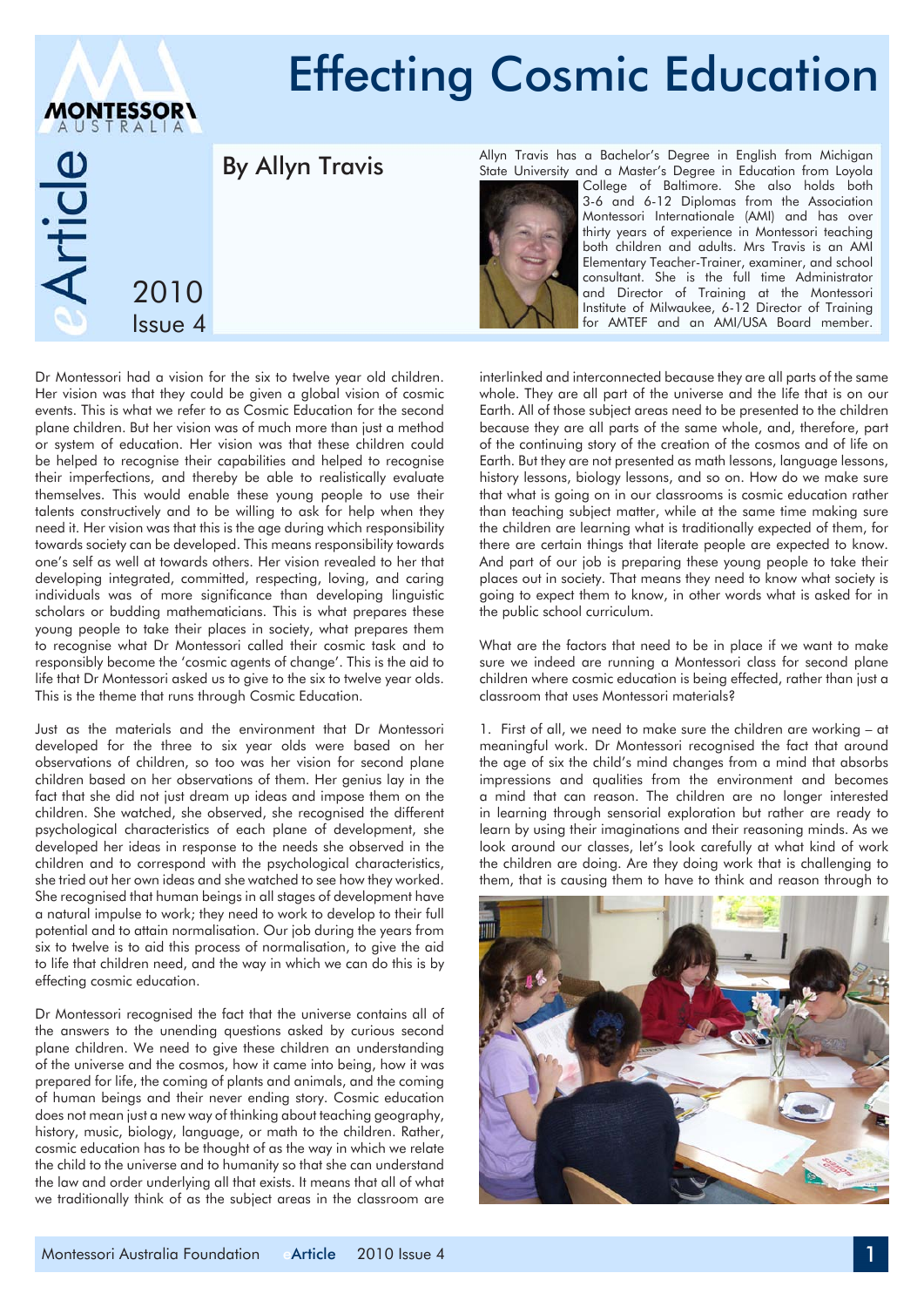

a solution? Or are they mindlessly filling in work books and ditto sheets; or working puzzle maps, which is a purely sensorial activity, appropriate for a first plane child.

Are the children mainly working in groups, because that is what the characteristics of this age group call for (remember I said that Dr Montessori observed the psychological characteristics of this age and developed cosmic education accordingly – working together in groups is one of those characteristics)? Or are most of the children working individually, as they should be in the Casa dei Bambini but not in the second plane, until they near the end of the second plane when the characteristics change?

2. Secondly, the Great Lessons need to be told every year to the children, and then told again, picking up on details not mentioned before, going into more depth with the older children. I think many elementary teachers do a good job of telling the Great Lessons each year but fewer manage to keep picking up the threads of the stories to keep the theme going throughout all the other lessons and work of the year. The key lessons that follow the Great Lessons need to be presented as part of this ongoing story, part of the same story, the same theme. One of the real tricks of cosmic education is making sure that we make the connections and the interlinking when we give the presentations to the children. We often get off to a good start in the year but then we get caught up in the basic skills that the children need to know and maybe do not know, and soon we are teaching subject matter. Perhaps if we started each day off with some of the story lessons, it would help us keep the theme of cosmic education going through each day. Perhaps if we gave more of the basic skill lessons in the afternoons, the language and the math lessons that we so often get bogged down in because those are the areas the children are going to be tested on, it would also help. So often the work going on in the 6-9 or 9-12 classes is bits and pieces, often nice bits and pieces, but the theme is missing, the interlinking is missing, the connections are not being made.

Perhaps we need to give more thought to how these lessons are connected, one to the other. It is not so difficult to connect the history to the geography to the biology. Even language is not too difficult to connect. But we often find it much harder to keep the mathematics part of cosmic education. Remember that Dr Montessori talked about order as the base of culture. Mathematics is the order and pattern that is part of nature. Different cultures expressed this order each in their own way and at their own time and these ways and times provide wonderful stories to tell the children. These stories have historical implications, geographical implications, musical implications, grammatical implications, artistic implications. This is how we keep math part of cosmic education in our classes. We have to keep reading and learning ourselves so that we have a better understanding ourselves and can pass that understanding on to the children. We need to continue to be learners, we need to continue to be interesting, well rounded people, and we need to learn something new to bring to the children.

Very few of us have come to this work with a broad enough background. We especially need to study and read and maybe take classes about those subjects that we have not ever studied before. We do not need to be experts, in fact it is better not to be too specialised about any one area because then we are apt to overemphasise it, but we do have the responsibility of knowing enough to interest the children and to get them started in their explorations. It is a big responsibility but one that is of the utmost importance and one that we have to be willing to assume if we really want to help children develop to their full potential.

3. Another factor to keep in mind if we really want to present cosmic education is that once interest has been generated in the children they must be allowed the freedom to follow their own interest, to choose their own follow-up work, and to work at it for as long as they are interested and until they reach an inner satisfaction. Sometimes teachers have difficulty getting the children to choose their own work based on their own interest. When this is the case, it is often due to the fact that the teacher is giving too much information in her lessons. Just as the materials are limited in the 3-6 class, the amount of information we give to the children in each lesson must be limited to just enough to spark their interest, to get them started wanting to know more. If we provide every detail there is to know, we leave nothing for them to investigate on their own. We do not want to completely satisfy their need to know. Rather we want to spark their interest and leave them wanting more. Each of our lessons has to be exciting, tantalising, intriguing, seductive. At the end of our lessons we can certainly throw out suggestions to the children of follow up work that they might want to do. 'I have some books on this table that might tell more about \_\_\_\_\_\_\_ if you would like to learn more.' Leave them wondering if there is more. "I wonder if...."

4. How can we spend so much time giving the 'cosmic' sort of lessons and still make sure that the children are getting the basics that they need? Dr Montessori left us some ideas here as well. She suggested three tools to help us make sure the children are working and covering what needs to be done and that will help build responsibility in the children. At the 6-12 level this needs to be a shared responsibility, shared between the teacher and child. If the teacher takes on total responsibility, we have short changed the child and her development at this level.

The first of these ideas is that of the work diary, journal, log. This is meant to be used by the child as a timed recording of what the child does each and every day in school. It is a recording that is done in conjunction with the work. It is not a planning journal where the child plans out what he thinks he wants to do for the day or week. Worse yet, it is not where the teacher plans out for the child what

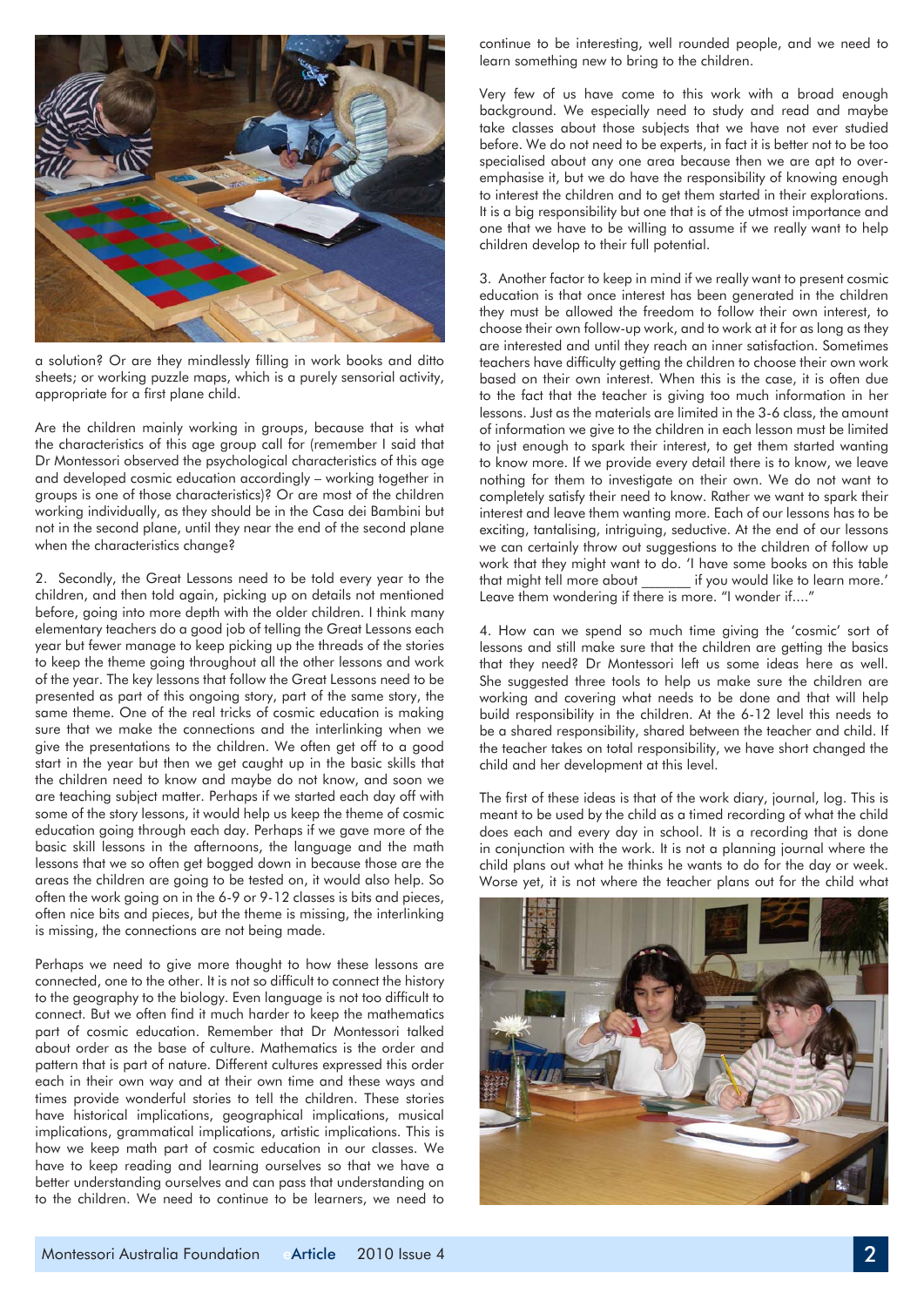he needs to do for the day. Or where he contracts to do five pieces of work before lunch. Each day the child starts off by recording the date at the top of the page. Then on the left hand side he records the starting time; next to that what it is he is working on. When he finishes, to the right he records the ending time. In the beginning the young children will just record something like 'grammar box' or 'plants'; as they develop ability and understanding, they should write more details about what they are doing: 'preposition grammar box, filler box B' or 'checkerboard, 2 digit multiplier, ten problems'.

When the children first come into the 6-9 class, they need several lessons on how to keep their work diaries. These lessons should start on the first day of school. They may need help with how to write the date, they can look at it and copy it if they need to. You may need to tell them what time it is if they have not yet learned to read a clock. The older children in the class will help, if they have learned to use work diaries. All lessons that the child attends need to be noted in their diaries. You may need to write the name of the lesson down on the board for the children. You or another child may need to help a child record if his writing skills still need to be developed. You need to remind the children to bring their diaries to each lesson they come to, so the lessons all get recorded in their diaries.

Sometimes you may need to help a child commit to exactly when he is going to finish a project or to exactly when he is going to do some follow up work on something like fractions, because he had a lesson on a topic that is part of the public school curriculum, and therefore he needs to make sure he knows it and you need to make sure he knows it. In cases like this, say the child agrees that he will do that at 1:00 p.m. on Wednesday. Great – he writes it in his diary and you note it on your calendar. At 1:00 p.m. Wednesday afternoon you tell him you are going to expect to see him doing this work. You do need to remember to check, that is why you write it on your calendar.

Another point that is important to remember to keep in mind regarding these work diaries is that they should not be just any tacky booklets that you come up with. They should be beautiful, bound books, so that the children are motivated to use them and to keep them beautiful. The lined, cloth-bound blank journals that are available are very nice to see. They are not cheap, but it is worth investing the money in quality and beauty because this aspect is so important to the child's development.

The second idea or the second tool of Dr Montessori's to help us and the children stay on track is that of the weekly meeting with each child. These are individual meetings, not group meetings, because it is individual responsibility we are developing, not group responsibility. We need to set aside a certain time each week, perhaps Friday afternoons, and have a short (five to ten minute) meeting with each child. To this meeting the child brings her work diary and her finished and unfinished work. This is the time during which we look at her diary to see what she has been doing for the past week. If there are time spans for which the child has not recorded anything, we discuss this with her, reminding her of why it is important not to leave anything out. Each individual human being is responsible for how he uses his time. We can use our time wisely and responsibly or we can waste it. We are teaching the children how to use their time responsibly. This is something that each of them has to learn to do for himself. We cannot do it for him. This is why the work diaries are so important. As we look in their diaries, we are reminded of the lessons they have had. If it is a public school requirement, has the child done the necessary work on it?

Regarding the finished and unfinished work that the child brings to this meeting: is this the time to be checking the child's work? No, but that's what sometimes happens, and then the teachers wonder why she cannot fit these meetings into her week. Do we really need to check the child's work? We need to have in place the mechanics for the child to check his own work, don't we? This is not the time to correct the grammar in written compositions – as we read (or skim,

depending on how long it is) a piece of their work, we may want to note for ourselves the kinds of mistakes they are making. This information then serves as our guide in planning lessons that the children need. A child writing run-on sentences: we know it is time for a lesson on style. Or if commas are not being used in the right places: we ca plan a lesson on the correct use of commas.

I found these weekly meetings with the children to also be a valuable time for lesson planning for the following week. Depending on what work had been done by the child, what interests she was showing, I could judge what lessons she might be ready for next. Also, by what areas she had not done any work in: hmm, maybe it is time for some new presentations there to spark some interest. I always asked the child if there were any lessons that she was anxious to have so I could include those in my plans.

As the child becomes more responsible, and you know who the workers in the class are, the ones who are self-motivated, the ones you don't have to worry about, these meetings can become less frequent. Once every two weeks is often enough to touch base with these children. With some, as they mature and show responsibility, the time lapse between meetings may become even longer. If we keep this in mind, the idea of these meetings will not seem so overwhelming. Of course, you continue to meet weekly (or more often!) with certain children. Teachers often say they do not have time to meet so often with the children, they have trouble fitting in the meetings, and so on. I know, I went through that myself. What I found helped a great deal was the children knowing what my expectations were. If they knew when I was going to have meetings and what they were to do during that time (something they could do independently, because if you are constantly being interrupted you won't finish), it helped. I also would let them know who I wanted to meet with (perhaps a list posted on the wall or chalkboard). I then taught them to watch to see when I was meeting with the person before them on the list. This was their cue to get ready and when that person left the chair, they were to be in it! I am sure other teachers have other ideas they could share about how they have worked this out in their classrooms; these are just some suggestions.

The third idea of Dr Montessori's, the third tool we have to use to help us and the children make sure they are covering what they need to, is the use of the public school curriculum. It is our responsibility as elementary teachers to find out what the requirements of the public schools in our area are and to make these requirements know to the children. Often times, that means translating traditional educational wording into Montessori terminology. This curriculum should then be posted on the wall in the classroom or in some other way made available and usable for the children. These are the requirements of what the child needs to know by nine, and then again by twelve, not by the end of each year, not by the end of each grade level. If we are really allowing the children to follow their interests and to